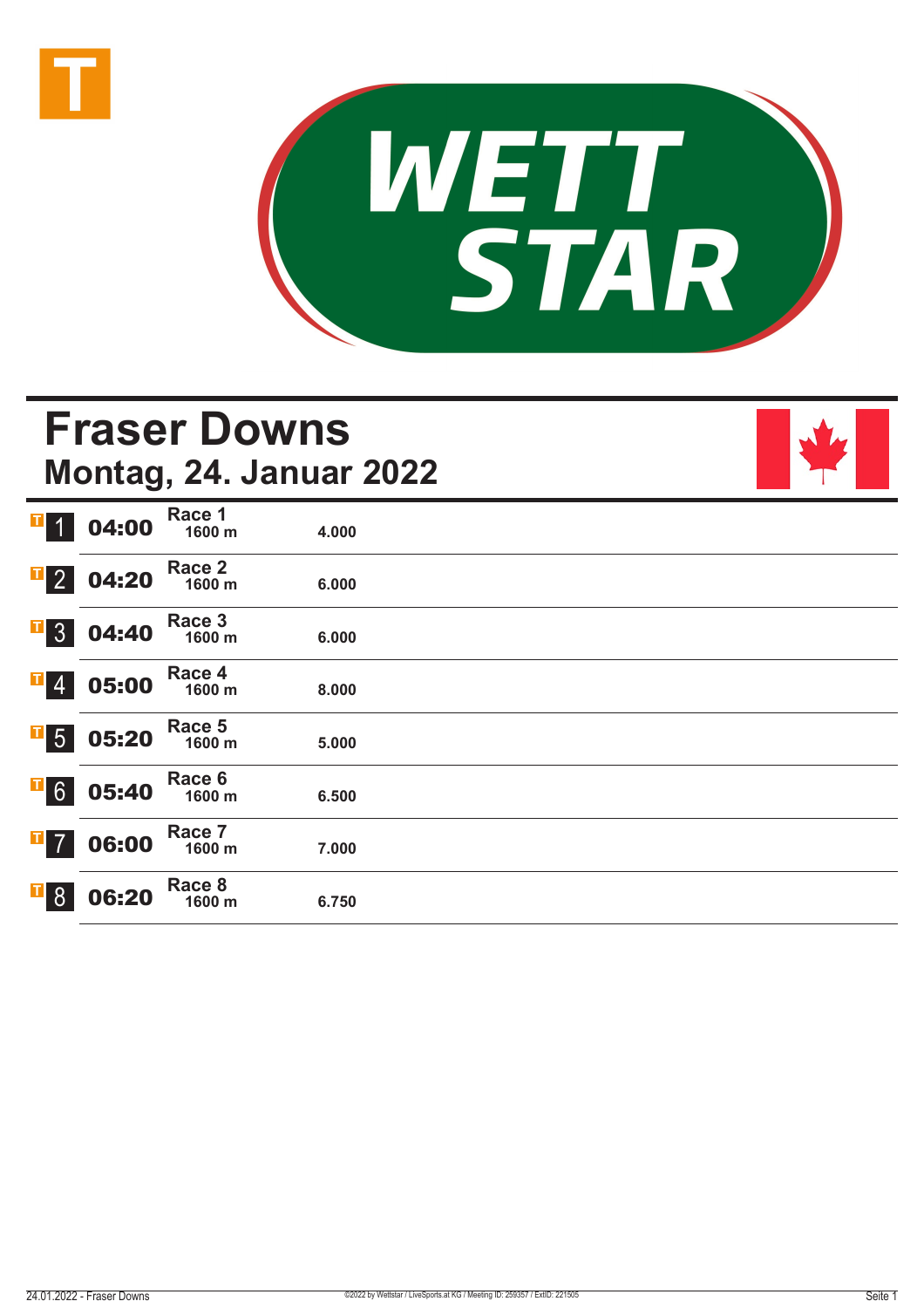| 24.01.2022 - Fraser Downs                                                                          |     |                                                           |                                                   | Rennen#8               |                                  |                                                                           |   |                                    | Seite 2 |
|----------------------------------------------------------------------------------------------------|-----|-----------------------------------------------------------|---------------------------------------------------|------------------------|----------------------------------|---------------------------------------------------------------------------|---|------------------------------------|---------|
| <b>WANN STARTET IHR PFERD</b>                                                                      |     |                                                           |                                                   |                        |                                  |                                                                           |   |                                    |         |
| A Private Affair                                                                                   | 5   | <b>Chasing Bismarck</b>                                   | 6                                                 | <b>Helter Skelter</b>  |                                  | Loaded Dragon                                                             |   | Sam The Cat                        |         |
| Agricola                                                                                           | 6   | Chewing Ona Writer                                        | 5                                                 | Hotpieceoface          |                                  | Major Winker                                                              |   | Sea Breezes                        |         |
| All This                                                                                           |     | Chicoutimi                                                |                                                   | <b>Hurried Romance</b> |                                  | Myst Or Mystique                                                          |   | Sheslikefinewine                   |         |
| <b>Bay Street Buddy</b>                                                                            |     | Credit Is Magic                                           |                                                   | If Only Id Known       |                                  | Nicola Valley                                                             |   | Souldust                           |         |
| <b>Best Dream Seeker</b>                                                                           |     | Crush Me                                                  |                                                   | Im Watching            |                                  | Old Brown Truck                                                           | 6 | Stylomilohos                       |         |
| Buddy Light                                                                                        | 8   | Gin On The Horizon                                        |                                                   | Inaboysdream           |                                  | Outlaw Duke Worthy                                                        |   | <b>Thoughtful Gesture</b>          |         |
| <b>Cardinal Rule</b>                                                                               |     | Good Day Is Coming                                        | $\overline{2}$                                    | Just A Rocket Man      |                                  | Outlaw Fire N Ice                                                         |   | Tito Santanna                      |         |
| Chase Me Forever                                                                                   | 8   | Gotta Wear Shades                                         |                                                   | Ladiesloveparis        |                                  | Outlawgrandetorino                                                        | 6 | Uptown Hanover                     |         |
| Chaseminkifyoudare                                                                                 |     | Hapuna Beach                                              |                                                   | Livinonadreneline      | 6                                | Riverunsnappy                                                             | 5 | <b>Vertical Squirt</b>             | 8       |
| <b>Blaine Chappell</b><br>David Kelly<br>John Vukelich<br><b>Richard Lancaster</b><br>Scott Knight |     | 1,2,3,4,7<br>1,4,5,6,7,8<br>1,3,5<br>6,7,8<br>2,3,4,6,7,8 | <b>Bradley Watt</b><br>J Campbell<br>Kelly Hoerdt | Robert Scrannage       | 5<br>1,4,5,8<br>2,4,6,7<br>3,6,8 | Clinton Warrington<br>John Abbott<br>Kevin Anderson<br><b>Rod Therres</b> |   | 3.8<br>2,3,5,6,7<br>6<br>1,2,5,7,8 |         |
| <b>WANN STARTET IHR TRAINER</b>                                                                    |     |                                                           |                                                   |                        |                                  |                                                                           |   |                                    |         |
| <b>Blaine Chappell</b>                                                                             | 2,8 | Clinton Warrington                                        |                                                   | 3.8                    | Gordon Abbott                    | 3,7                                                                       |   | J Campbell                         | 4,5,8   |
| Jennifer Sifert                                                                                    | 3,6 | Jim Marino                                                |                                                   | 1,4,5,6,7              | John Chappell                    |                                                                           |   | John Vukelich                      | 3       |
| Kelly Hoerdt                                                                                       |     | 2,4<br>Kevin Anderson                                     |                                                   |                        | Margaret White                   | 6,7                                                                       |   | Paul Urguhart                      | 5,7     |
| <b>Richard Lancaster</b>                                                                           |     | 6,7,8<br>Robert Scrannage                                 |                                                   | 3,6                    | Rod Therres                      | 1,2,5,7,8                                                                 |   | Sandra Roberts                     |         |
| Terry Burstyk                                                                                      |     | <b>Travis Tracev</b>                                      |                                                   | 1,3,5,7                |                                  |                                                                           |   |                                    |         |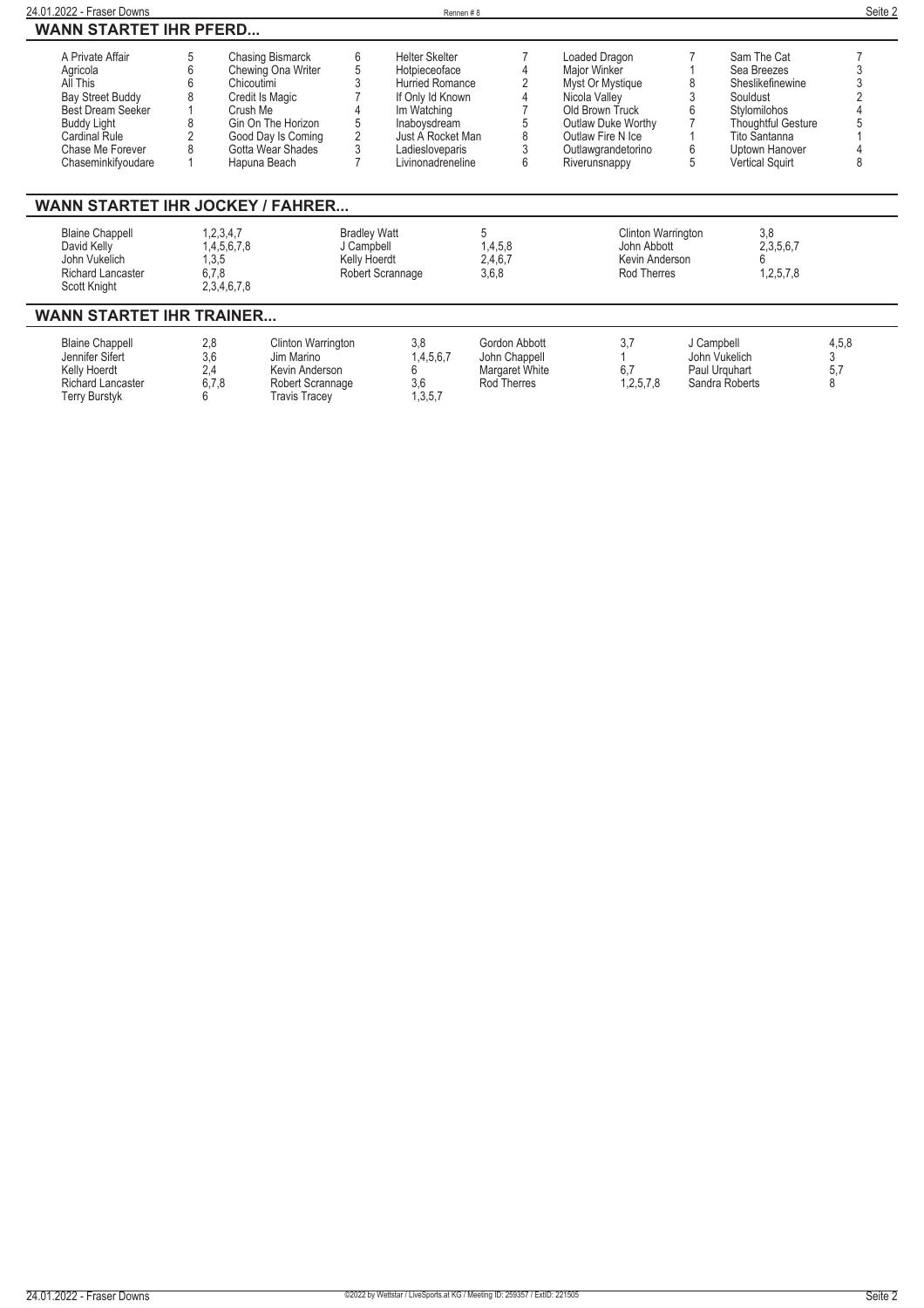| П                       | $1600 \; \mathrm{m}$<br>4.000                                                                                                    | Race 1<br>Rennpreis: 4.000                         |
|-------------------------|----------------------------------------------------------------------------------------------------------------------------------|----------------------------------------------------|
| 04:00                   |                                                                                                                                  | CLAIMING 5000 (PLUS ALW) (NWS IN 2022 DRAW INSIDE) |
|                         |                                                                                                                                  |                                                    |
| 1600                    |                                                                                                                                  |                                                    |
| 1                       | <b>Major Winker</b><br>6j. rotbraun W (Wink N Atcha - Chemistry Maj<br>Trainer: Jim Marino                                       |                                                    |
| 74.8                    | Besitzer: Jim Marino, Surrey, Bc-John L                                                                                          |                                                    |
| ML: 28,0                | J Campbell                                                                                                                       |                                                    |
| $\overline{\mathbf{2}}$ | <b>Chaseminkifyoudare</b><br>8j. rotbraun W (Mystery Chase - Think Mink)<br>Trainer: Travis Tracey                               |                                                    |
| 87.1                    | Besitzer: Michael Benham, Surrey, Bc                                                                                             |                                                    |
| ML: 7,0                 | <b>John Vukelich</b>                                                                                                             |                                                    |
| 3                       | <b>Outlaw Fire N Ice</b><br>5j. rotbraun W (Blue Burner - Fox Valley Cheri<br>Trainer: Rod Therres                               |                                                    |
| 86.2                    | Besitzer: Dairen Edwards-Rod Therres,                                                                                            |                                                    |
| ML: 4,0                 | <b>Rod Therres</b>                                                                                                               |                                                    |
| 4                       | <b>Best Dream Seeker</b><br>16j. rotbraun W (Cambest - Dream Seeker)                                                             |                                                    |
| 100.2                   | Trainer: John Chappell<br>Besitzer: John Chappell, Surrey, Bc                                                                    |                                                    |
| ML: 11,0                | <b>Blaine Chappell</b>                                                                                                           |                                                    |
| 5<br>70.3               | <b>Tito Santanna</b><br>9j. rotbraun W (Santanna Blue Chip - Lucks Pl<br>Trainer: Jim Marino<br>Besitzer: Jim Marino, Surrey, Bc |                                                    |
| ML: 26,0                | <b>David Kelly</b>                                                                                                               |                                                    |
| Ergebnis:               | Quoten:                                                                                                                          |                                                    |
|                         |                                                                                                                                  |                                                    |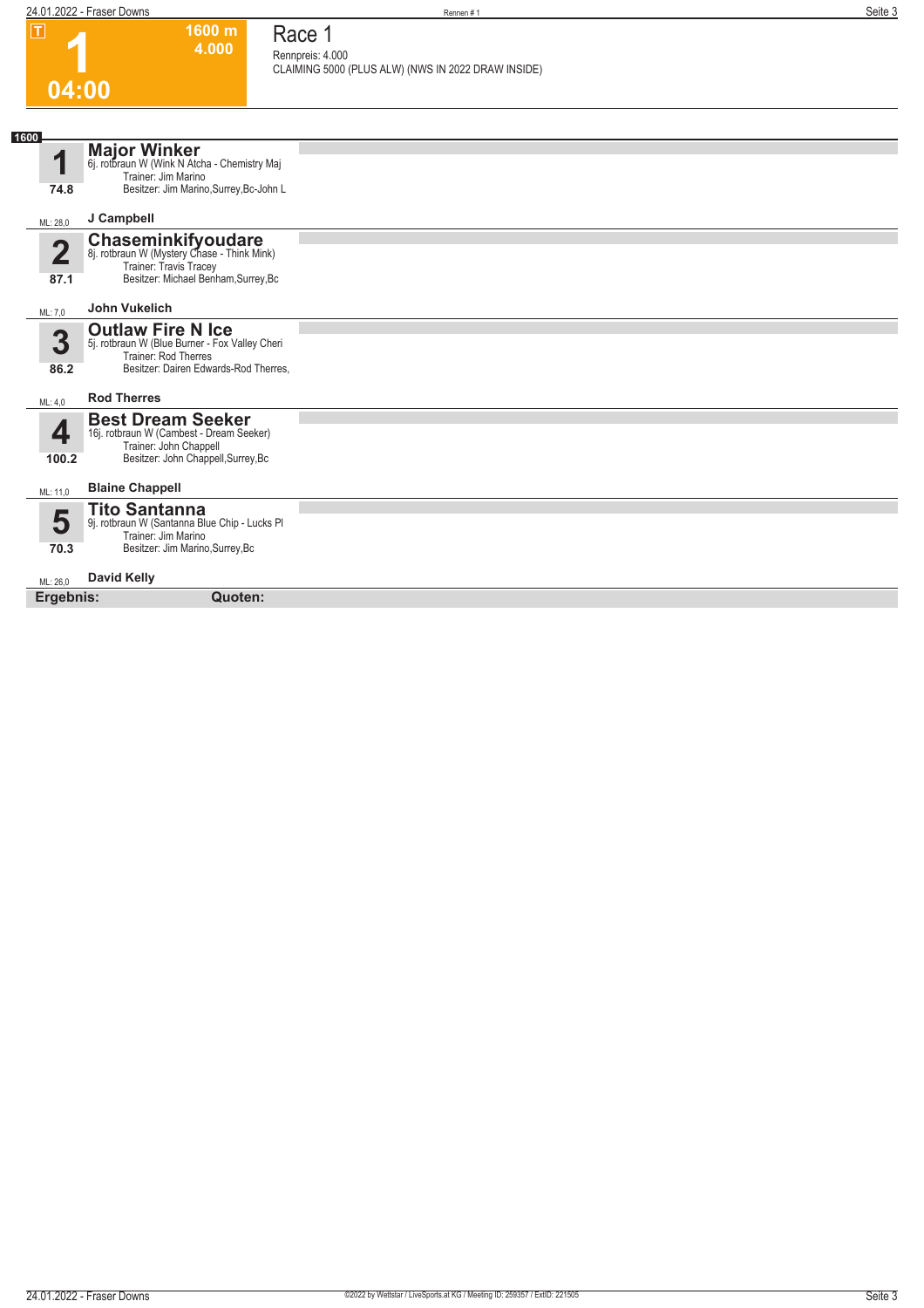### **2 04:20 1600 m**

### **Race 2**

**6.000** 

**Rennpreis: 6.000 FILLIES & MARES CLAIMING 8000 (PLUS ALW)** 

| 1600       |                                                                                                                                               |  |
|------------|-----------------------------------------------------------------------------------------------------------------------------------------------|--|
| 1          | <b>Hurried Romance</b><br>7j. grau S (Dragon Again - Shes Just Rockin)<br>Trainer: Rod Therres                                                |  |
| 86.2       | Besitzer: Rod Therres, Langley, Bc                                                                                                            |  |
| ML: 3,0    | <b>Rod Therres</b>                                                                                                                            |  |
| 4<br>81.2  | <b>Souldust</b><br>8j. grau S (Lotta Soul - Environ Hanover)<br>Trainer: Kelly Hoerdt<br>Besitzer: Kelly Hoerdt, Beaumont-Ed Ke               |  |
| ML: 28,0   | <b>Kelly Hoerdt</b>                                                                                                                           |  |
| 3<br>100.2 | <b>Cardinal Rule</b><br>8j. braungra S (Allamerican Navajo - Cai Hano<br>Trainer: Blaine Chappell<br>Besitzer: Ross Sharp, Campbell River, B  |  |
| ML: 7,0    | <b>Blaine Chappell</b>                                                                                                                        |  |
| 79.4       | <b>Good Day Is Coming</b><br>6j. rotbraun S (Western Terror - Apple Krisp)<br>Trainer: Kelly Hoerdt<br>Besitzer: Kelly Hoerdt, Beaumont, Ab-K |  |
| ML: 5.0    | <b>Scott Knight</b>                                                                                                                           |  |
| 5<br>81.6  | Watch Me Boogie<br>5j. schwarz S (Hes Watching - Dance Until Da<br>Trainer: Kelly Hoerdt<br>Besitzer: Kelly Hoerdt, Beaumont-Blair            |  |
| ML: 4,0    | <b>John Abbott</b>                                                                                                                            |  |
| Ergebnis:  | Quoten:                                                                                                                                       |  |
|            |                                                                                                                                               |  |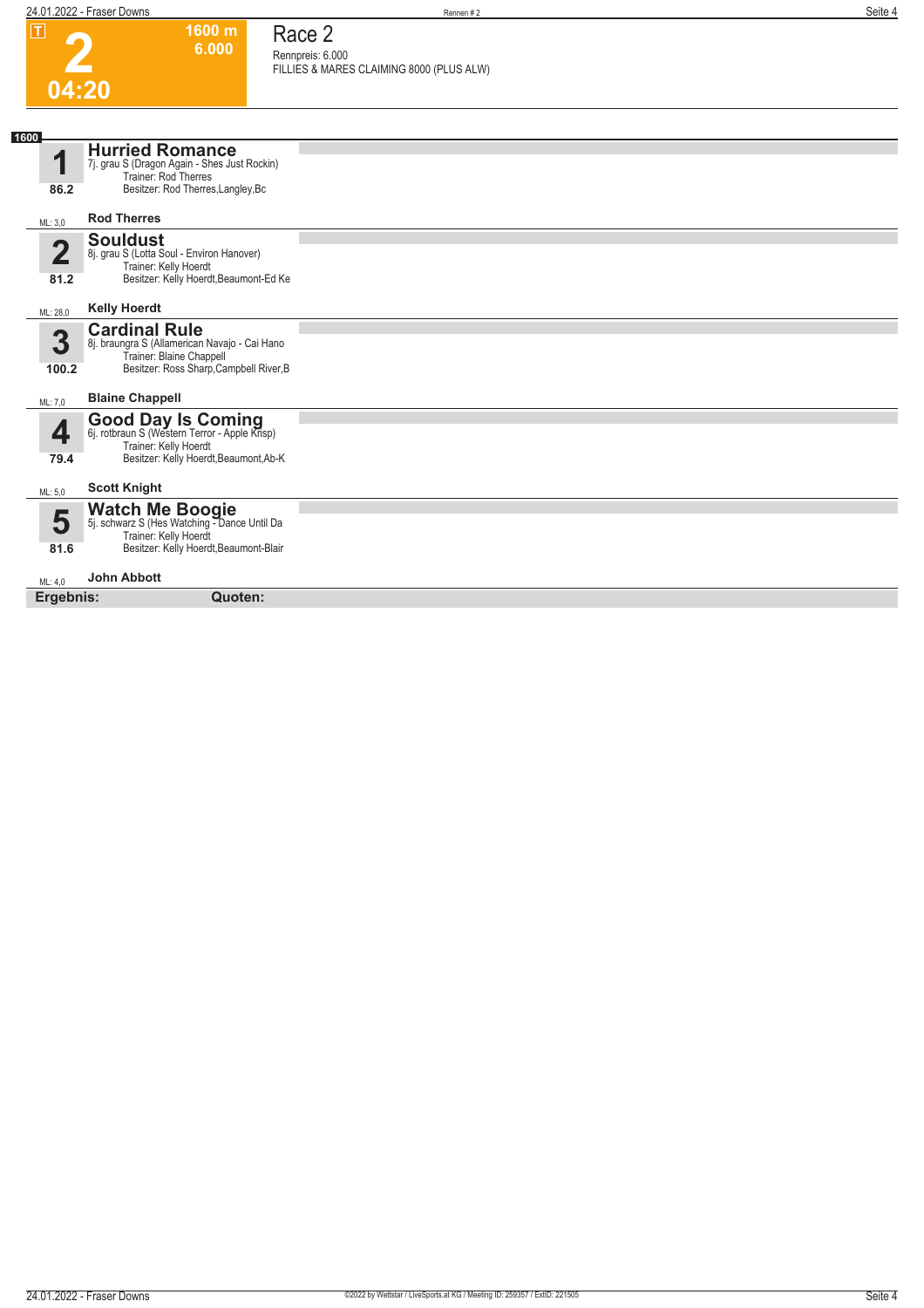

#### **Race 3 Rennpreis: 6.000**

**1600 m 6.000** 

**HCP F/M MAIDENS AE: NW 5,000 LIFETIME AE:F/M CLAIMING|6000 (PLUS ALW) NW 2 DRAW OUTSIDE** 

| 1600 |                         |                                                                         |  |
|------|-------------------------|-------------------------------------------------------------------------|--|
|      |                         | <b>Gotta Wear Shades</b>                                                |  |
|      | 1                       | 3j. rotbraun S (Custard The Dragon - Shes Shi<br>Trainer: John Vukelich |  |
|      |                         |                                                                         |  |
|      | 87.1                    | Besitzer: Bc John Tm Vukelich-Edwin L                                   |  |
|      | ML: 11,0                | <b>John Vukelich</b>                                                    |  |
|      |                         |                                                                         |  |
|      | $\overline{\mathbf{2}}$ | Ladiesloveparis<br>4j. rotbraun S (Pet Rock - Rollin In Paris)          |  |
|      |                         | Trainer: Travis Tracey                                                  |  |
|      | 100.2                   | Besitzer: Travis Tracey, Surrey, Bc                                     |  |
|      |                         |                                                                         |  |
|      | ML: 7.0                 | <b>Blaine Chappell</b>                                                  |  |
|      |                         | <b>Chicoutimi</b>                                                       |  |
|      | 3                       | 4j. rotbraun S (Domitian Hanover - Toomuchfu                            |  |
|      |                         | Trainer: Robert Scrannage                                               |  |
|      |                         | Besitzer: Gilles Gobeil-Sandra Williams                                 |  |
|      |                         | <b>Robert Scrannage</b>                                                 |  |
|      | ML: 9,0                 |                                                                         |  |
|      |                         | Nicola Valley<br>5j. rotbraun S (Smart Shark - Township Coochi          |  |
|      | 4                       | Trainer: Jennifer Sifert                                                |  |
|      | 79.4                    | Besitzer: Earla & Vernon Sifert, Surrey-                                |  |
|      |                         |                                                                         |  |
|      | ML: 6,0                 | <b>Scott Knight</b>                                                     |  |
|      |                         | <b>Sea Breezes</b>                                                      |  |
|      | 5                       | 4j. grau S (Shadow Play - Cameron D Art)                                |  |
|      |                         | Trainer: Gordon Abbott                                                  |  |
|      | 81.6                    | Besitzer: Seaspray Stables Ltd, Nanaim                                  |  |
|      | ML: 4,0                 | <b>John Abbott</b>                                                      |  |
|      |                         |                                                                         |  |
|      | 6                       | <b>Sheslikefinewine</b><br>4j. rotbraun S (Domitian Hanover - Jemmas Je |  |
|      |                         | Trainer: Clinton Warrington                                             |  |
|      | 79.4                    | Besitzer: Clinton Warrington Jr, Surrey,                                |  |
|      |                         |                                                                         |  |
|      | ML: 26,0                | <b>Clinton Warrington</b>                                               |  |
|      | Ergebnis:               | Quoten:                                                                 |  |
|      |                         |                                                                         |  |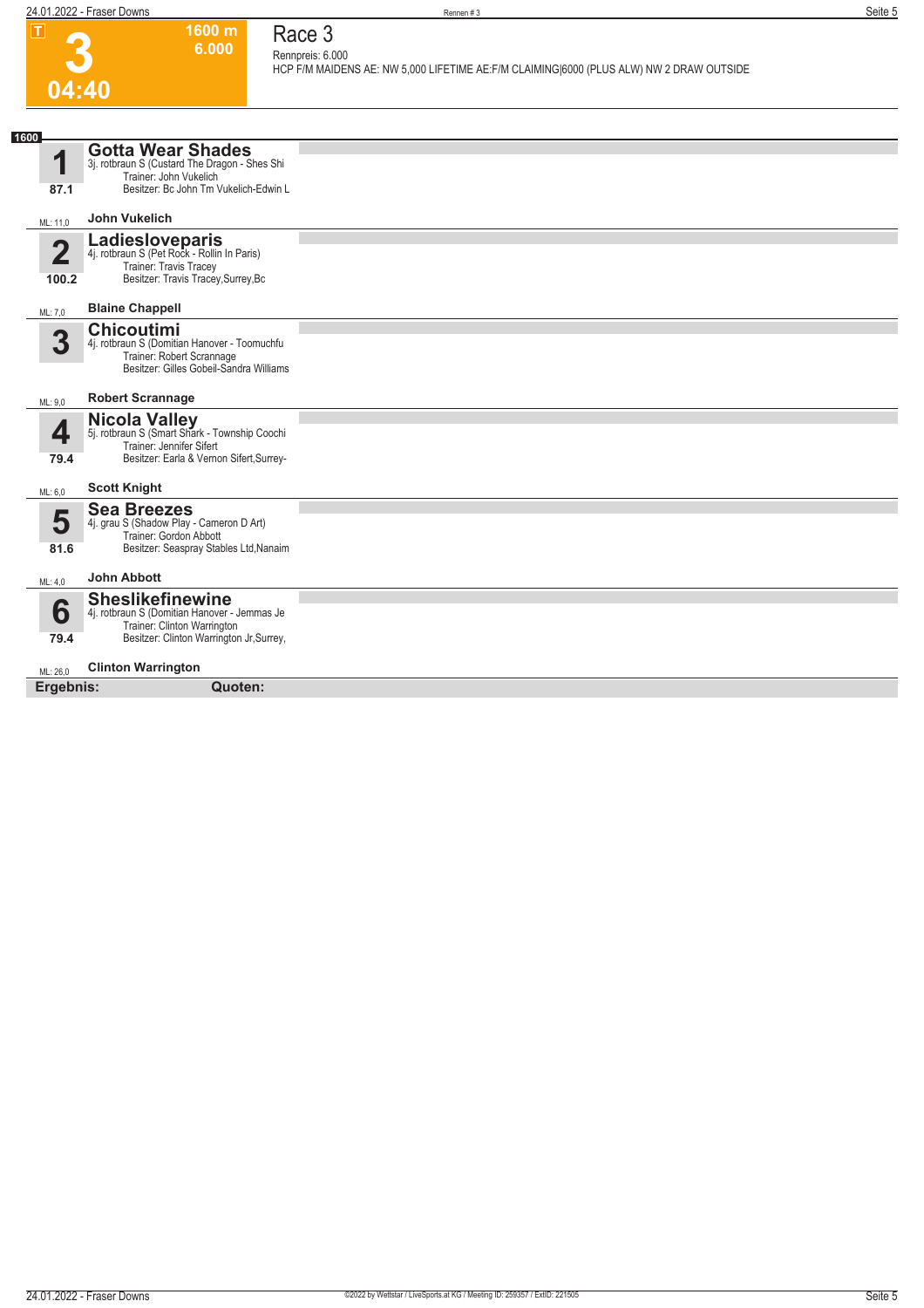#### **1600 m 8.000 Race 4 Rennpreis: 8.000**

**4 05:00**

## **HCP F/M CLM 12,000 (PLUS ALW) AE: NW 7/BC 8 OR 44,000|LFT (BC BRED 55,000) (PLUS ALW) AE: NW 3501 IN LAST 5|STARTS DRAW OUTSIDE.**

| 1600                 |                                                                                                                                                         |  |
|----------------------|---------------------------------------------------------------------------------------------------------------------------------------------------------|--|
| 81.2                 | <b>Uptown Hanover</b><br>4j. rotbraun S (Somebeachsomewhere - Upsid<br>Trainer: Kelly Hoerdt<br>Besitzer: Kelly Hoerdt, Beaumont, Ab-K                  |  |
| ML: 28,0             | <b>Kelly Hoerdt</b>                                                                                                                                     |  |
| $\mathbf 2$<br>100.2 | <b>If Only Id Known</b><br>4j. rotbraun S (Shadow Play - Michelles Fury)<br>Trainer: Jim Marino<br>Besitzer: J J J Stables, Prince George-J             |  |
| ML: 7,0              | <b>Blaine Chappell</b>                                                                                                                                  |  |
| 3<br>79.4            | <b>Crush Me</b><br>4j. rotbraun S (Betterthancheddar - Western F<br>Trainer: Kelly Hoerdt<br>Besitzer: Brent Bodor, Calgary-Kelly Ho                    |  |
| ML: 5.0              | <b>Scott Knight</b>                                                                                                                                     |  |
| 4<br>70.3<br>ML: 3,0 | Hotpieceoface<br>6j. rotbraun S (Big Jim - Judges Acenthehole)<br>Trainer: Jim Marino<br>Besitzer: Shale Stables, Merritt-Jim Mar<br><b>David Kelly</b> |  |
|                      | <b>Stylomilohos</b>                                                                                                                                     |  |
| 5<br>74.8            | 8j. rotbraun S (Mystery Chase - Heart And Styl<br>Trainer: J Campbell<br>Besitzer: Jodi Loftus, Calgary, Ab                                             |  |
| ML: 4,0              | J Campbell                                                                                                                                              |  |
| Ergebnis:            | Quoten:                                                                                                                                                 |  |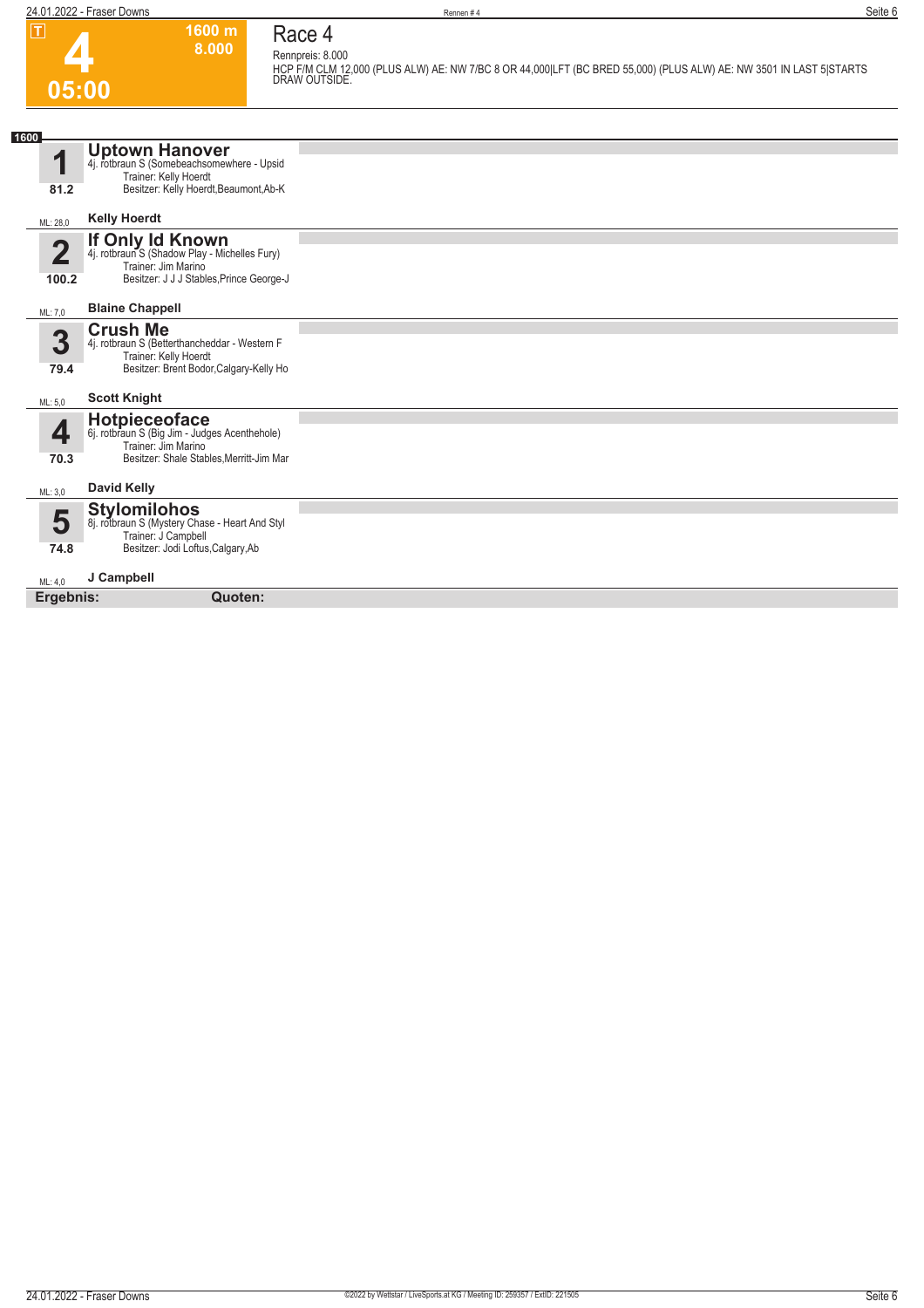## **Race 5**

**1600 m**

| .                       | 000 HH<br>5.000                                                            | Race 5                                                                                                                                                               |
|-------------------------|----------------------------------------------------------------------------|----------------------------------------------------------------------------------------------------------------------------------------------------------------------|
|                         |                                                                            | Rennpreis: 5.000<br>HCP F/M CLM 6000 (PLUS ALW) NW 5/BC6 OR 20,000 LIFE (BC BRED 25,000) AE:F/M CLM 6000(PLUS ALW) NW/7BC8 OR 43,000 LFT<br>(BC 53,000) DRAW OUTSIDE |
| 05:20                   |                                                                            |                                                                                                                                                                      |
|                         |                                                                            |                                                                                                                                                                      |
|                         |                                                                            |                                                                                                                                                                      |
| 1600                    | <b>Gin On The Horizon</b>                                                  |                                                                                                                                                                      |
| 1                       | 5j. rotbraun S (Vertical Horizon - Red Star Gin<br>Trainer: Jim Marino     |                                                                                                                                                                      |
| 70.3                    | Besitzer: Paul Sanders, Surrey, Bc                                         |                                                                                                                                                                      |
|                         |                                                                            |                                                                                                                                                                      |
| ML: 5,0                 | <b>David Kelly</b>                                                         |                                                                                                                                                                      |
| $\overline{\mathbf{2}}$ | <b>Inaboysdream</b><br>4j. rotbraun S (Sportswriter - Judy Is A Fox)       |                                                                                                                                                                      |
|                         | <b>Trainer: Rod Therres</b>                                                |                                                                                                                                                                      |
| 86.2                    | Besitzer: Dairen Edwards-Rod Therres,                                      |                                                                                                                                                                      |
| ML: 7,0                 | <b>Rod Therres</b>                                                         |                                                                                                                                                                      |
|                         | <b>Thoughtful Gesture</b><br>5j. rotbraun S (Thinking Out Loud - Notha Loa |                                                                                                                                                                      |
| 3                       | Trainer: Paul Urguhart                                                     |                                                                                                                                                                      |
| 72.6                    | Besitzer: Simone Urquhart, Surrey, Bc                                      |                                                                                                                                                                      |
|                         |                                                                            |                                                                                                                                                                      |
| ML: 6,0                 | <b>Bradley Watt</b>                                                        |                                                                                                                                                                      |
| 4                       | <b>A Private Affair</b><br>4j. rotbraun S (Mystician - Jennas Pass)        |                                                                                                                                                                      |
|                         | Trainer: J Campbell                                                        |                                                                                                                                                                      |
| 74.8                    | Besitzer: Raymond Henry, Calgary, Ab                                       |                                                                                                                                                                      |
| ML: 4.0                 | J Campbell                                                                 |                                                                                                                                                                      |
|                         | <b>Chewing Ona Writer</b><br>7j. rotbraun S (Sportswriter - Chewy Hanover) |                                                                                                                                                                      |
| 5                       | Trainer: Travis Tracey                                                     |                                                                                                                                                                      |
| 87.1                    | Besitzer: Calvin Nyuli, Cultus Lake, Bc                                    |                                                                                                                                                                      |
|                         | <b>John Vukelich</b>                                                       |                                                                                                                                                                      |
| ML: 9,0                 |                                                                            |                                                                                                                                                                      |
| 6                       | <b>Riverunsnappy</b><br>5j. rotbraun S (Riverboat King - Color Me Hap      |                                                                                                                                                                      |
| 81.6                    | Trainer: Rod Therres<br>Besitzer: Rod Therres-Dairen Edwards,              |                                                                                                                                                                      |
|                         |                                                                            |                                                                                                                                                                      |
| ML: 3,0                 | <b>John Abbott</b>                                                         |                                                                                                                                                                      |
| Ergebnis:               | Quoten:                                                                    |                                                                                                                                                                      |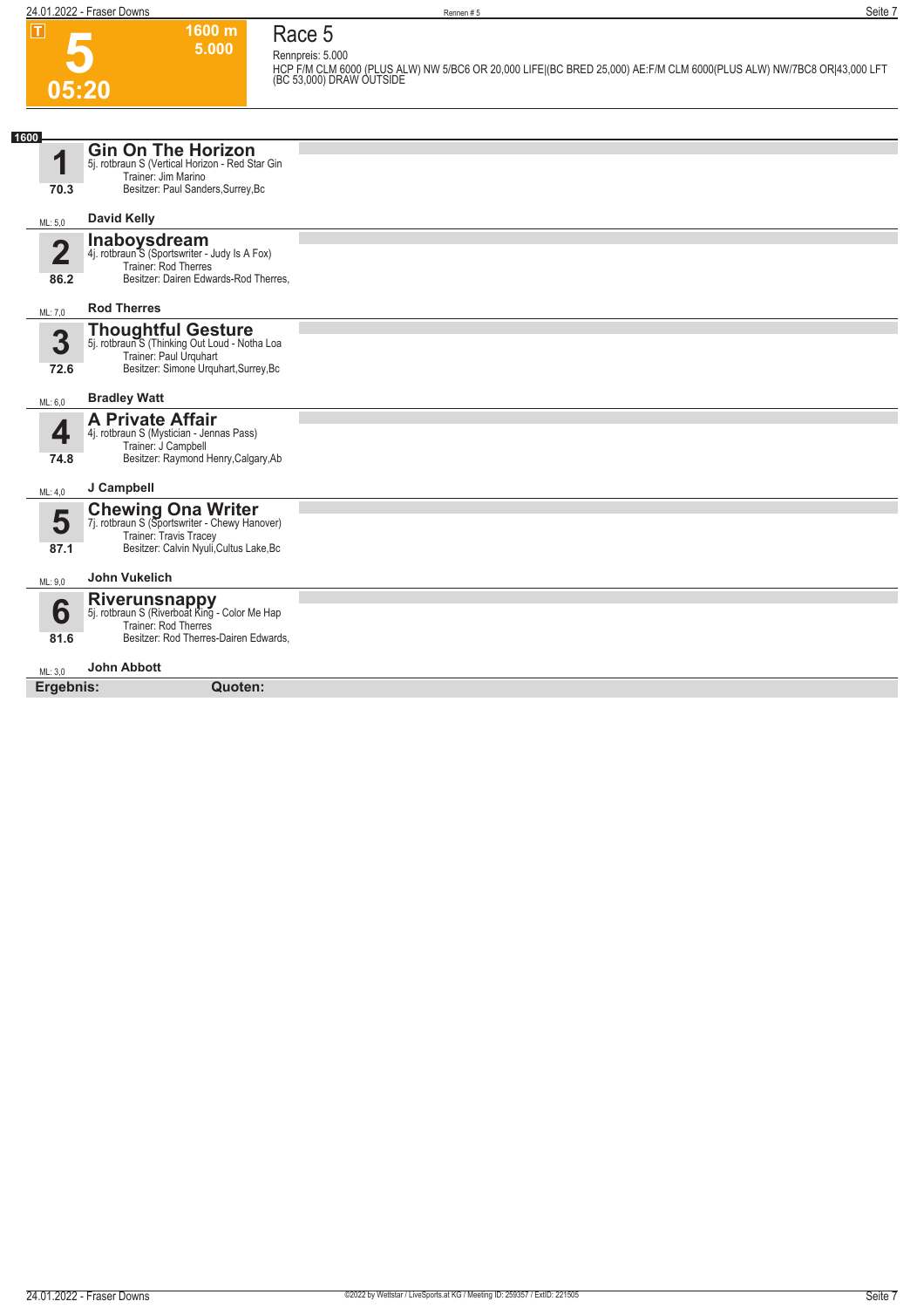|                                 | 24.01.2022 - Fraser Downs                                                                                                                           | Rennen#6                                                                                                 | Seite 8 |
|---------------------------------|-----------------------------------------------------------------------------------------------------------------------------------------------------|----------------------------------------------------------------------------------------------------------|---------|
| $\overline{\mathbf{r}}$         | 1600 m<br>6.500                                                                                                                                     | Race 6<br>Rennpreis: 6.500<br>NW 2 RACES OR BC BRED NW 3 OR 7500 LFTIFETIME (BC BREDS 10,000) (PLUS ALW) |         |
| 05:40                           |                                                                                                                                                     |                                                                                                          |         |
| 1600                            |                                                                                                                                                     |                                                                                                          |         |
| 1<br>80.3                       | Livinonadreneline<br>5j. rotbraun W (Living It Up - Fighter Bliss)<br>Trainer: Kevin Anderson<br>Besitzer: Kevin Anderson, Willows, Ca              |                                                                                                          |         |
|                                 |                                                                                                                                                     |                                                                                                          |         |
| ML: 6,0                         | <b>Kevin Anderson</b>                                                                                                                               |                                                                                                          |         |
| $\overline{\mathbf{2}}$<br>70.3 | <b>All This</b><br>5j. rotbraun W (Badlands Hanover - Pureform<br>Trainer: Jim Marino<br>Besitzer: Robby Gordon, Surrey, Bc                         |                                                                                                          |         |
| ML: 55,0                        | <b>David Kelly</b>                                                                                                                                  |                                                                                                          |         |
| 3<br>81.6                       | <b>Old Brown Truck</b><br>4j. rotbraun H (Shadow Play - Up N Coming)<br>Trainer: Terry Burstyk<br>Besitzer: Deborah Burstyk, Surrey, Bc             |                                                                                                          |         |
| ML: 7,0                         | <b>John Abbott</b>                                                                                                                                  |                                                                                                          |         |
| 4<br>81.2                       | <b>Chasing Bismarck</b><br>4j. grau W (Mystery Chase - Cheyenne J)<br>Trainer: Margaret White<br>Besitzer: Bryant Hibbs, Surrey, Bc                 |                                                                                                          |         |
| ML: 4,0                         | <b>Kelly Hoerdt</b>                                                                                                                                 |                                                                                                          |         |
| 5<br>79.4                       | <b>Outlawgrandetorino</b><br>3j. rotbraun H (Santanna Blue Chip - Twin B T<br>Trainer: Jennifer Sifert<br>Besitzer: Jennifer Sifert, South Surrey-V |                                                                                                          |         |
| ML: 9,0                         | <b>Scott Knight</b>                                                                                                                                 |                                                                                                          |         |
| 6                               | Agricola<br>4j. rotbraun W (Domitian Hanover - Heathers<br>Trainer: Robert Scrannage<br>Besitzer: Gilles Gobeil-Sandra Williams                     |                                                                                                          |         |
| ML: 13,0                        | <b>Robert Scrannage</b>                                                                                                                             |                                                                                                          |         |
| 5,                              | Ynotthishos<br>4j. rotbraun H (Domitian Hanover - Breezin On<br>The basic Distribution of the country                                               |                                                                                                          |         |

**Ynotthishos** 4j. rotbraun H (Domitian Hanover - Breezin On Trainer: Richard Lancaster Besitzer: Ray Soh,Surrey-Leslie Godlie

#### ML: 3,0 **Richard Lancaster**

**Ergebnis: Quoten:**

**76.2**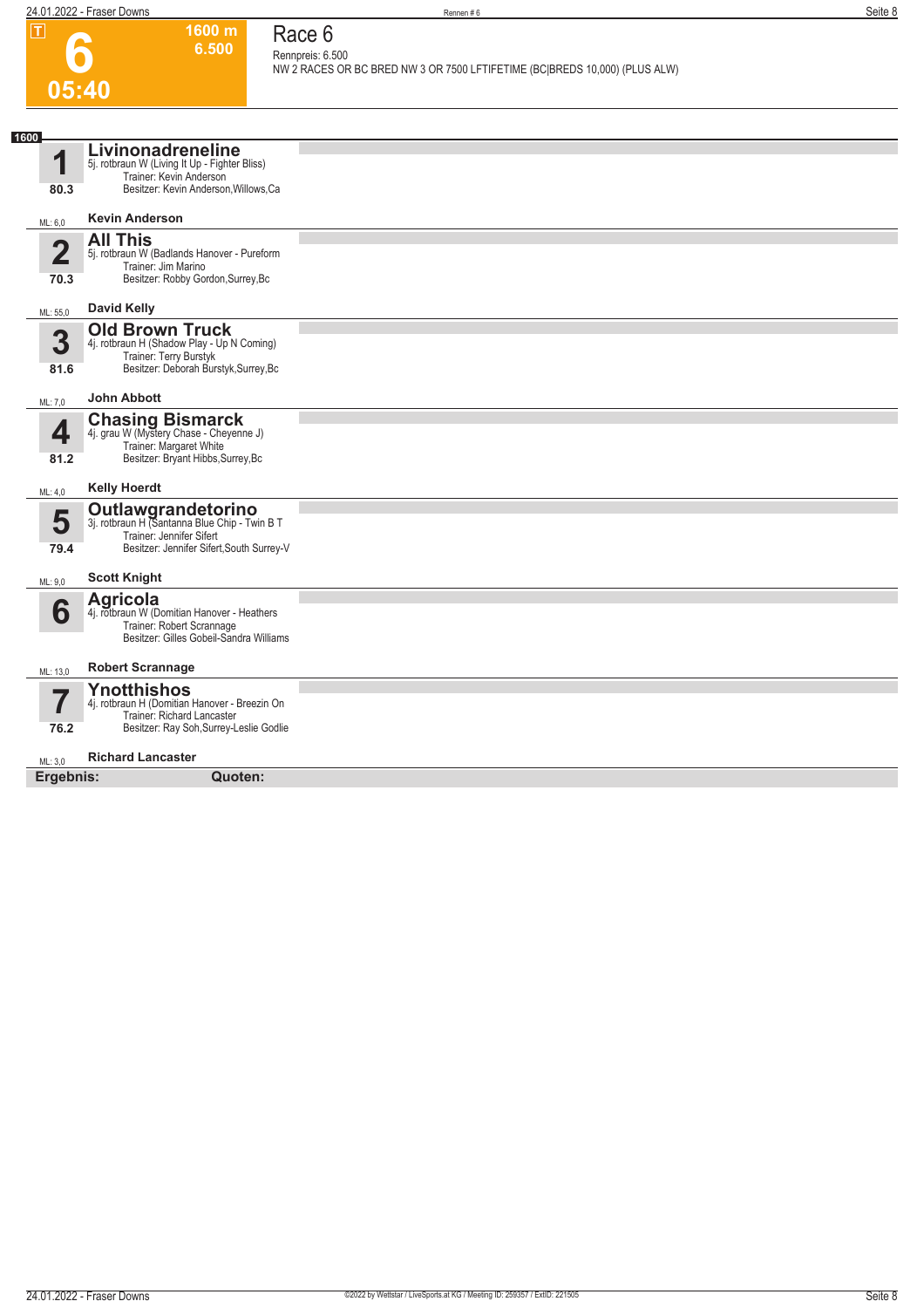# **7 06:00**

# **Race 7**

**1600 m 7.000** 

**Rennpreis: 7.000 NW 4 (BC BRED NW 5 ) OR 21,000 LIFETIME (BC BRED|26,000) (PLUS ALW)** 

| 1600                            |                                                                                                                                              |  |
|---------------------------------|----------------------------------------------------------------------------------------------------------------------------------------------|--|
| 1                               | <b>Im Watching</b><br>5j. rotbraun W (Hes Watching - Judy Is A Fox)<br>Trainer: Gordon Abbott                                                |  |
| 81.6                            | Besitzer: The Bollocks Stable, Coquitla                                                                                                      |  |
| ML: 5,0                         | John Abbott                                                                                                                                  |  |
| $\overline{\mathbf{2}}$<br>70.3 | <b>Sam The Cat</b><br>4j. rotbraun W (Sportswriter - Cats Meow)<br>Trainer: Jim Marino<br>Besitzer: J J J Stables, Prince George, B          |  |
| ML: 45,0                        | <b>David Kelly</b>                                                                                                                           |  |
| 3<br>79.4                       | <b>Loaded Dragon</b><br>4j. rotbraun W (Custard The Dragon - Notha L<br>Trainer: Paul Urguhart<br>Besitzer: Simone Urquhart, Surrey, Bc      |  |
| ML: 7,0                         | <b>Scott Knight</b>                                                                                                                          |  |
| 4<br>86.2                       | <b>Helter Skelter</b><br>4j. rotbraun W (Shadow Play - Anjelles Aura)<br>Trainer: Rod Therres<br>Besitzer: Rod Therres, Langley, Bc          |  |
| ML: 6,0                         | <b>Rod Therres</b>                                                                                                                           |  |
| 5<br>100.2                      | <b>Credit Is Magic</b><br>5j. rotbraun W (Up The Credit - Magic Number<br>Trainer: Travis Tracey<br>Besitzer: Travis Tracey, Surrey, Bc-Don  |  |
| ML: 9,0                         | <b>Blaine Chappell</b>                                                                                                                       |  |
| 6<br>81.2                       | <b>Outlaw Duke Worthy</b><br>5j. rotbraun W (Blue Burner - Sobia Hanover)<br>Trainer: Margaret White<br>Besitzer: Margaret White, Surrey, Bc |  |
| ML: 55,0                        | <b>Kelly Hoerdt</b>                                                                                                                          |  |
| —<br>76.2                       | Hapuna Beach<br>4j. rotbraun W (Sunshine Beach - Fie Foe Fire<br>Trainer: Richard Lancaster<br>Besitzer: Wild Dunes Stables, Delta, Bc       |  |
| ML: 4.0                         | <b>Richard Lancaster</b>                                                                                                                     |  |
| Ergebnis:                       | Quoten:                                                                                                                                      |  |